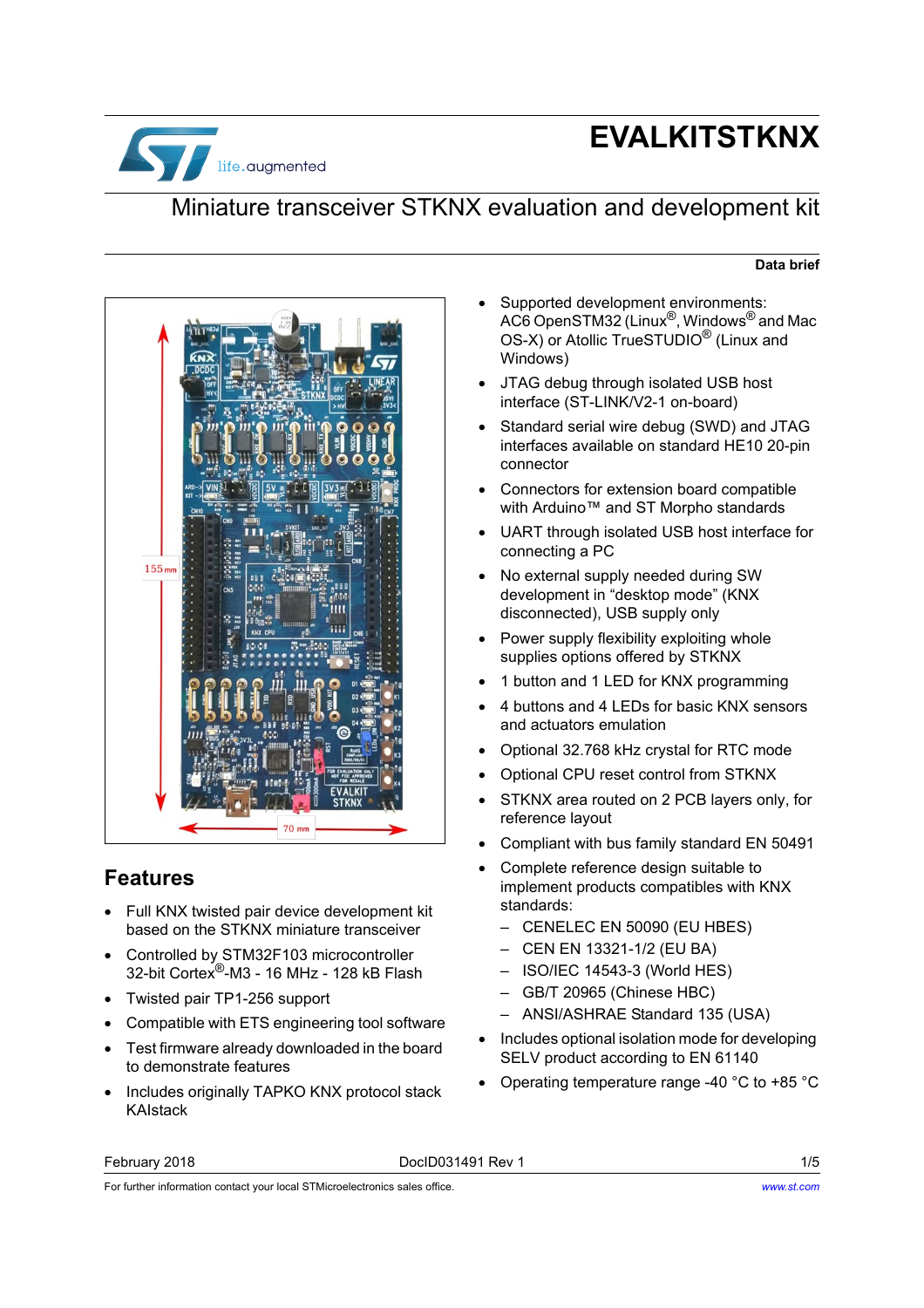## **1 Description**

The EVALKITSTKNX kit is a board integrating the STMicroelectronics miniature STKNX transceiver. This kit includes all the necessary components both to evaluate the performances of the STKNX circuit and to develop a KNX device on twisted pair medium according to the TP1-256 standard.

The system is controlled by an STM32F103RBT6 microcontroller hosting originally the KAIstack KNX protocol stack developed by TAPKO Technologies GmbH company.

By using the Arduino and Morpho extension connectors, the kit allows the user to connect existing STM32 expansion boards or to develop a custom board to realize the complete prototype of a KNX device.

An LED dimming application example for the EVALKITSTKNX has been developed, using the X-NUCLEO-LED16A1 expansion board and the software package for the AC6 OpenSTM32 development environment available on st.com. This example is based on a limited version of the TAPKO KNX protocol stack.

The ST-LINK/V2-1 debugger/programmer embedded on-board offers the user all the necessary features to debug and program the software environment without the need of a separated probe, but just by means of a USB connection. An HE10 20-pin connector is however also provided to use any alternative debug environment through serial wire debug (SWD) and JTAG interfaces.

The USB connection also offers a mass-storage profile for ST-LINK development and an isolated connection with the UART of the target STM32.

Jumpers allow the power supplies to be configured in several modes. Supply from the KNX only (STKNX feature) and partially or totally from the extension board. When no STKNX bus activity is necessary, the kit can be autonomously supplied by the user PC through the USB connector, thus allowing comfortable debug/development/integration of the embedded software on a desktop without the need of the KNX power supply.

The standard KNX programming button and LED are present on the kit. In addition, 4 basic buttons and 4 LEDs are available to emulate basic KNX sensors/actuators or to propose any debug facility.

The evaluation kit provides isolators between the microcontroller and the STKNX. Disabled by default, they can be enabled to allow development in any condition of an SELV product in accordance to the EN 61140.

The kit is compliant with the bus family standard EN 50491 and is suitable for designing products compatible with KNX standards CENELEC EN 50090 (EU HBES), CEN EN 13321-1/2 (EU BA), ISO/IEC 14543-3 (World HES), GB/T 20965 (Chinese HBC) and ANSI/ASHRAE standard 135 (USA).

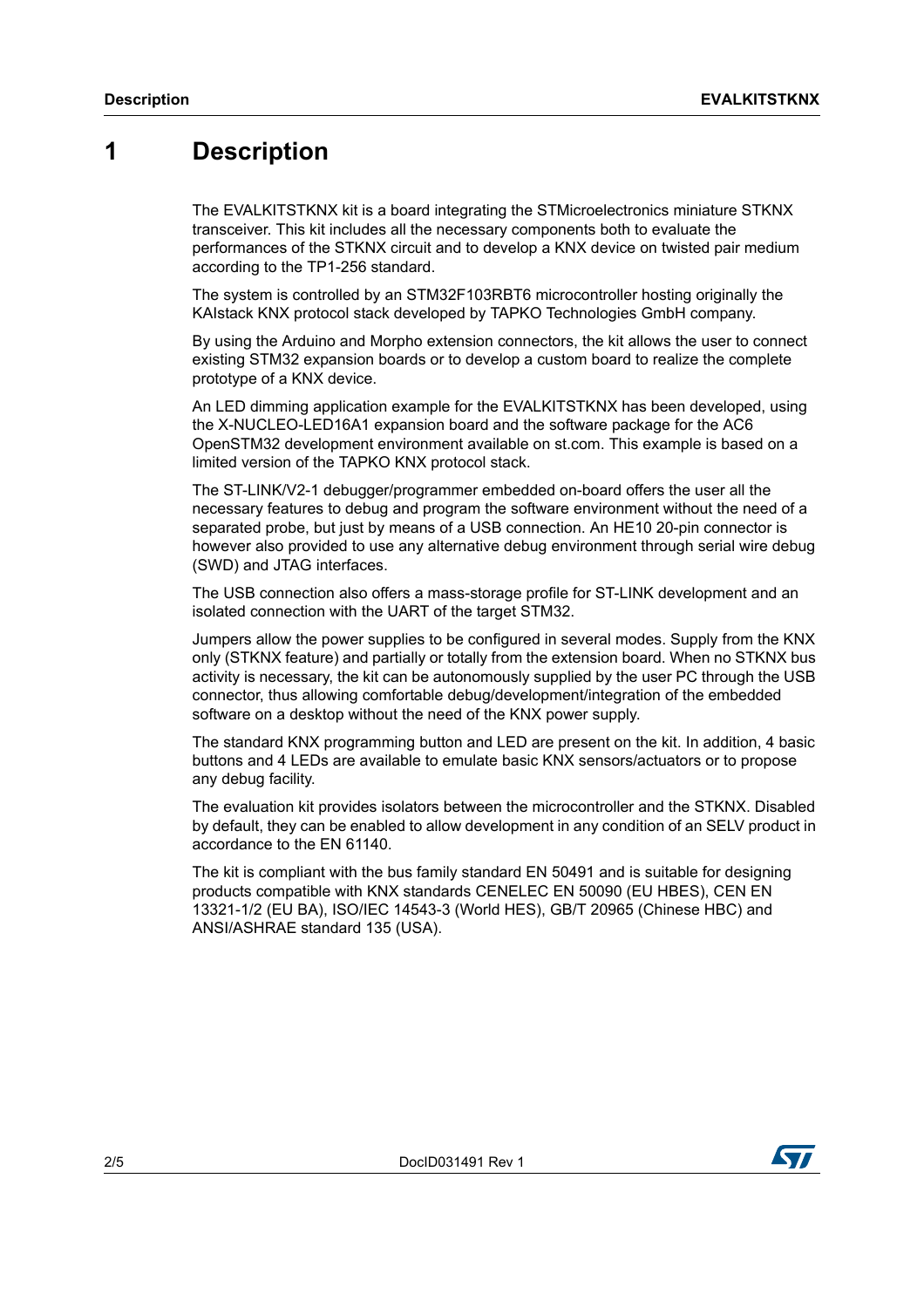#### **Block diagram**  $\overline{2}$





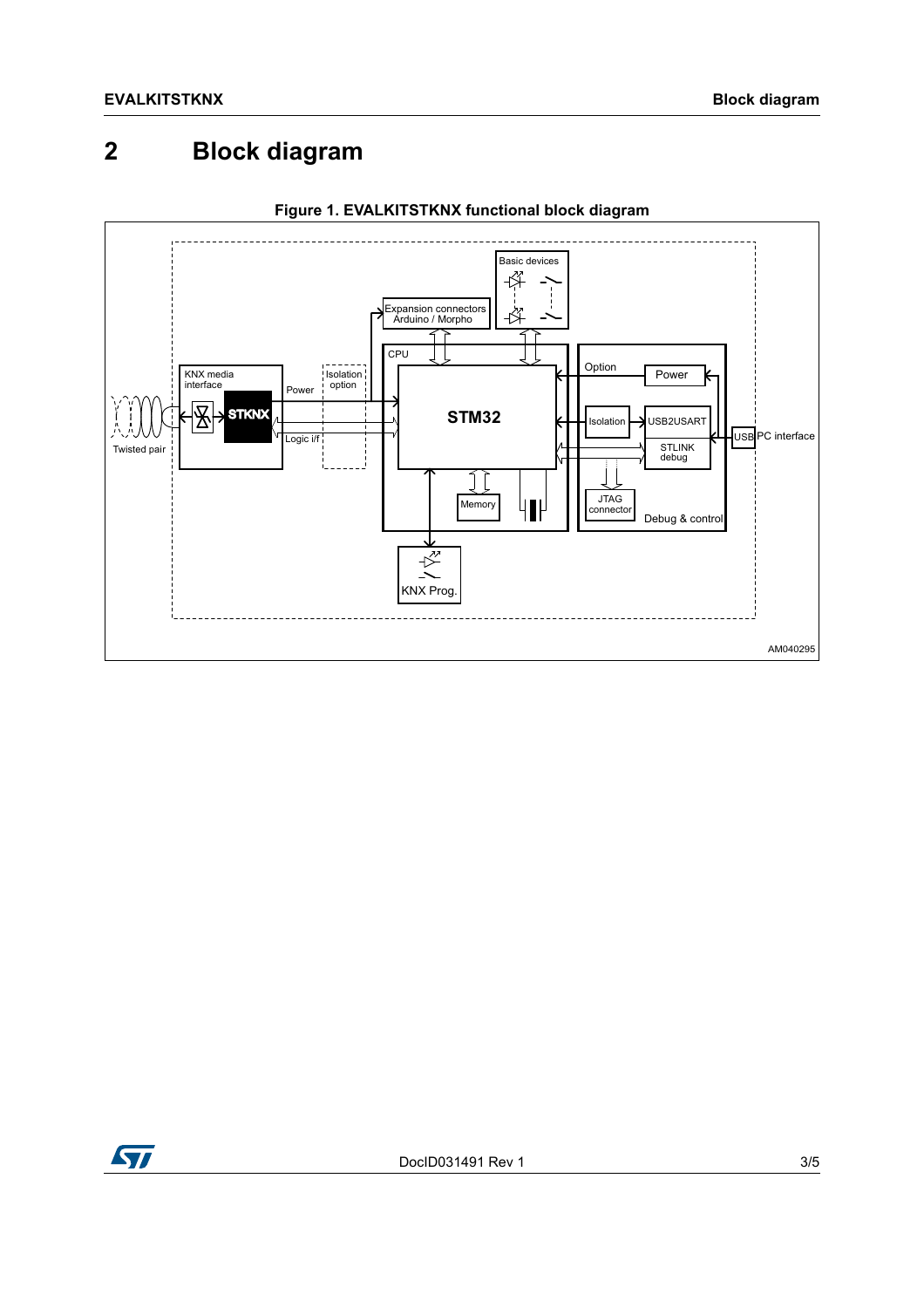# **3 Revision history**

| Date        | <b>Revision</b> | <b>Changes</b>   |
|-------------|-----------------|------------------|
| 14-Feb-2018 |                 | Initial release. |

### **Table 1. Document revision history**